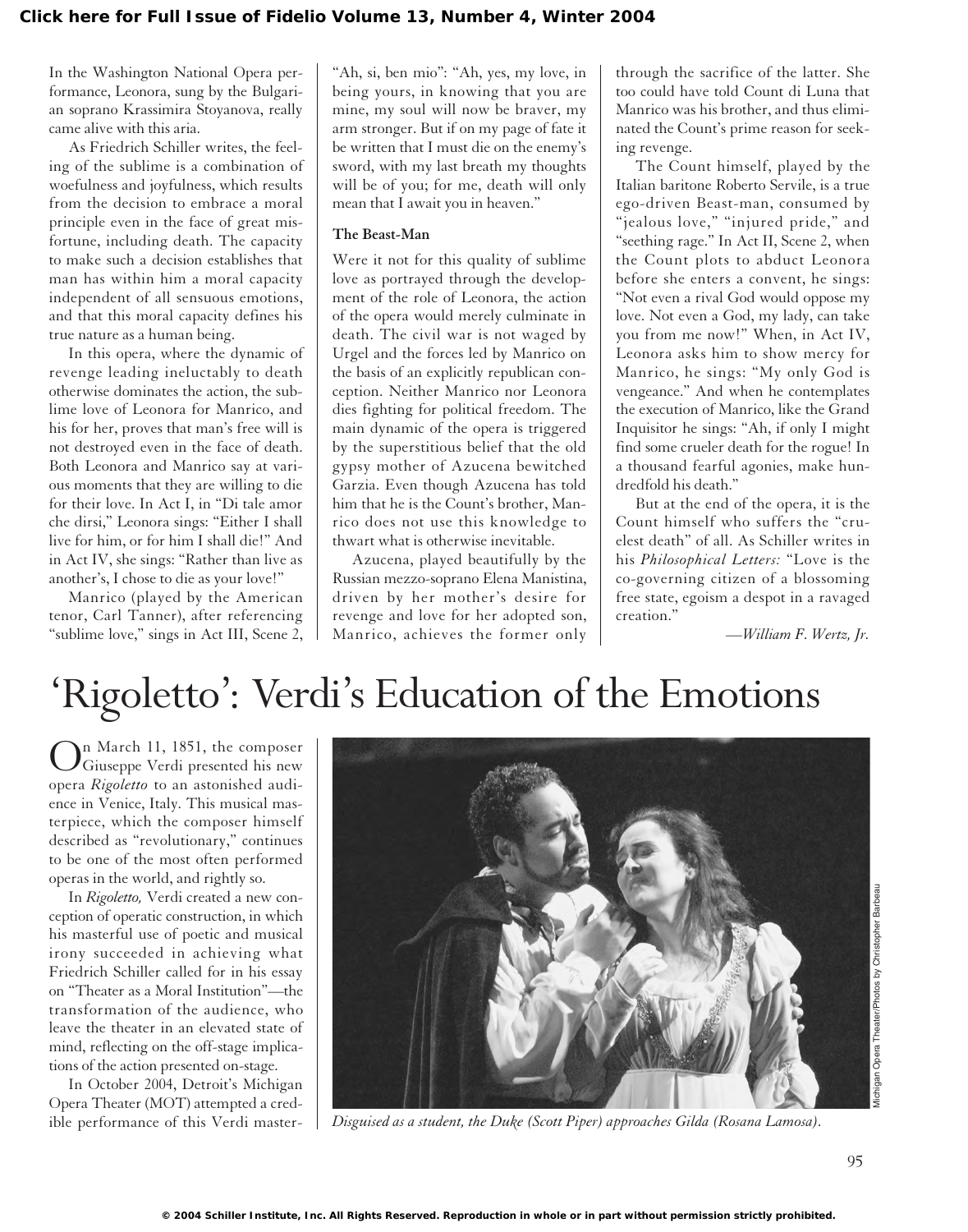piece, with two different casts, drawn from many nations, both directed by Italian stage director Mario Corradi. The setting and costumes accurately portrayed the Sixteenth-century Court of Mantua, and the voices, including those of the younger singers, succeeded in adequately conveying the emotional conflicts in the various characters. In fact, some of the singers excelled in making transparent the dramatic shifts in character, as when the Duke appears to be genuinely moved by Gilda, or when Rigoletto, in first singing of his treasured daughter, expresses true fatherly love.

Despite such positive features, however, the performance's flaws ultimately rendered it a disappointment. The problem lies, overall, in the director's inability to distinguish between the original, Classical intent of the composer Verdi, and the modernist, Romantic gimmicks inserted into the work under the delusion that they will make the production more accessible to an audience today.

## **Republican vs. Oligarchy**

Verdi was inspired by Victor Hugo's 1832 play *Le Roi S'amuse* (*The King Amuses Himself*), which portrayed a real king, Francis I of France (1494-1547) as a libertine, whose amusement was raping every wife and daughter he could get his hands on, including those of his political opponents. As in the play, the opera centers around a "father's curse" pronounced against the libertine and his accomplice, a vicious court jester (Rigoletto), by the father of one of their young victims.

Verdi's desire to set this play to music dates back to his first reading of it in 1844, and when the opportunity arose in the year 1850, he seized it. He wrote to his librettist, Franceso Maria Piave, "Oh, *Le Roi S'amuse* is the greatest plot, and perhaps the greatest drama of modern times. [The jester] Tribolet is a creation worthy of Shakespeare!! . . . It is a subject that cannot fail! . . . Now, reviewing several subjects again, when—like a bolt of lightening, like an inspiration—I thought of *Le Roi S'amuse,* I said the same thing, Yes, by God, that's the right one!"

Verdi knew that the play had been banned after its premiere, so he instructed Piave: "Turn Venice upside down to make the censors permit this subject."

After months of battles with the Hapsburg censors, who refused to permit the stage depiction of a degenerate oligarch, and also tried to emasculate the opera by eliminating most of its dramatic ironies, Verdi, who was already famous as Italy's national composer, threatened to withdraw the work entirely. The censors negotiated, but it was Verdi who won the day. The names and location were changed, but the original idea, with all its passion, was to be performed as he wrote it.

The opera premiered only two years after the orchestrated 1848-49 revolutions in Europe, in which Lord Palmerston's agent Giuseppe Mazzini deployed his gangs to invade, sack, and then rule sections of Rome and the Papal States, terrorizing the population in the name of "liberty."<sup>1</sup> Most Italian intellectuals and patriots, who had been hopeful about Mazzini, broke with him when they saw his agenda and method of Jacobin fascism. But the problem remained: How would Italy, then a conglomerate of feudal kingdoms and Papal States, be transformed into a unified, nation-state republic?

Verdi took leadership, addressing that question directly with the production of *Rigoletto,* by portraying the paradoxes implicit in the education of the emotions to create a population capable of self-government. Such education—as opposed to Romantic moralizing occurs in what Lyndon LaRouche identifies as the "complex domain," and not in the realm of the senses.

#### **Story of the Opera**

Rigoletto (sung by Chen-Ye Yuan, baritone) is the serpent-tongued, hunchbacked jester in the court of the lecherous young Duke of Mantua (Scott Piper, tenor), who assists the Duke to pursue his sexual exploits, but is seized by terror when Count Monterone (Donald Hartmann, bass-baritone), the father of one of the Duke's victims, pronounces a curse on the pair for their crimes.

Rigoletto fears the curse because he is, in secret, himself a loving father, who is desperately attempting to protect his daughter Gilda (Rosana Lamosa, soprano) from the Duke's licentiousness. He permits Gilda to leave the house only to go to church, but she is seen and approached by the Duke. Gilda falls in love, believing the disguised Duke to be a poor student.

When the Duke's courtiers discover a young woman living at Rigoletto's house, they assume her to be the jester's mistress. In an act of revenge to repay Rigoletto's many insults, they trick him into assisting them in kidnapping Gilda for the Duke. She is seduced, and Rigoletto plans revenge.

Gilda continues to believe in the Duke's love, but Rigoletto is determined to prove otherwise. He arranges for her to leave the city disguised as a boy, but not before he has exposed the Duke for what he truly is. Thus, Rigoletto brings Gilda to the tavern of the assassin Sparafucile (Buruk Bigili, bass), whom he has hired to avenge Gilda's seduction by killing the Duke. Inside, they witness Sparafucile's sister Maddalena (Tracie Luck, mezzo-soprano) offering the Duke her favors, as he sings to her of love.

Later, under pressure from Maddalena, Sparafucile agrees to spare the Duke, but only if he can substitute another dead body to deliver to Rigoletto. When the disguised Gilda overhears this, she decides to sacrifice herself for love. She is stabbed, stuffed into a sack, and delivered to her unsuspecting father.

In the end, as Rigoletto gloats over his revenge, he discovers to his horror that it is his wounded daughter in the sack. Gilda sings of her love for the Duke, and of meeting her mother in heaven. She dies, and the curse is fulfilled.

#### **Breakthrough in Musical Composition**

Verdi employed new musical discoveries in this opera, which contribute to the power of the drama. He discarded the "set piece" form of structured recitative, aria, duet, trio, and opera finale, in favor of real dramatic action, which moved primarily through what Verdi called "an endless series of duets." These duets and ensembles heighten the conflicts among the characters, each of whom is increasingly differentiated by distinct orchestral colors and musical ideas. The density of poetic and musical paradoxes intensifies as the various combinations of *bel canto* voices sing against one another their contrasting passions and plans.

The remarkable duet between Rigo-